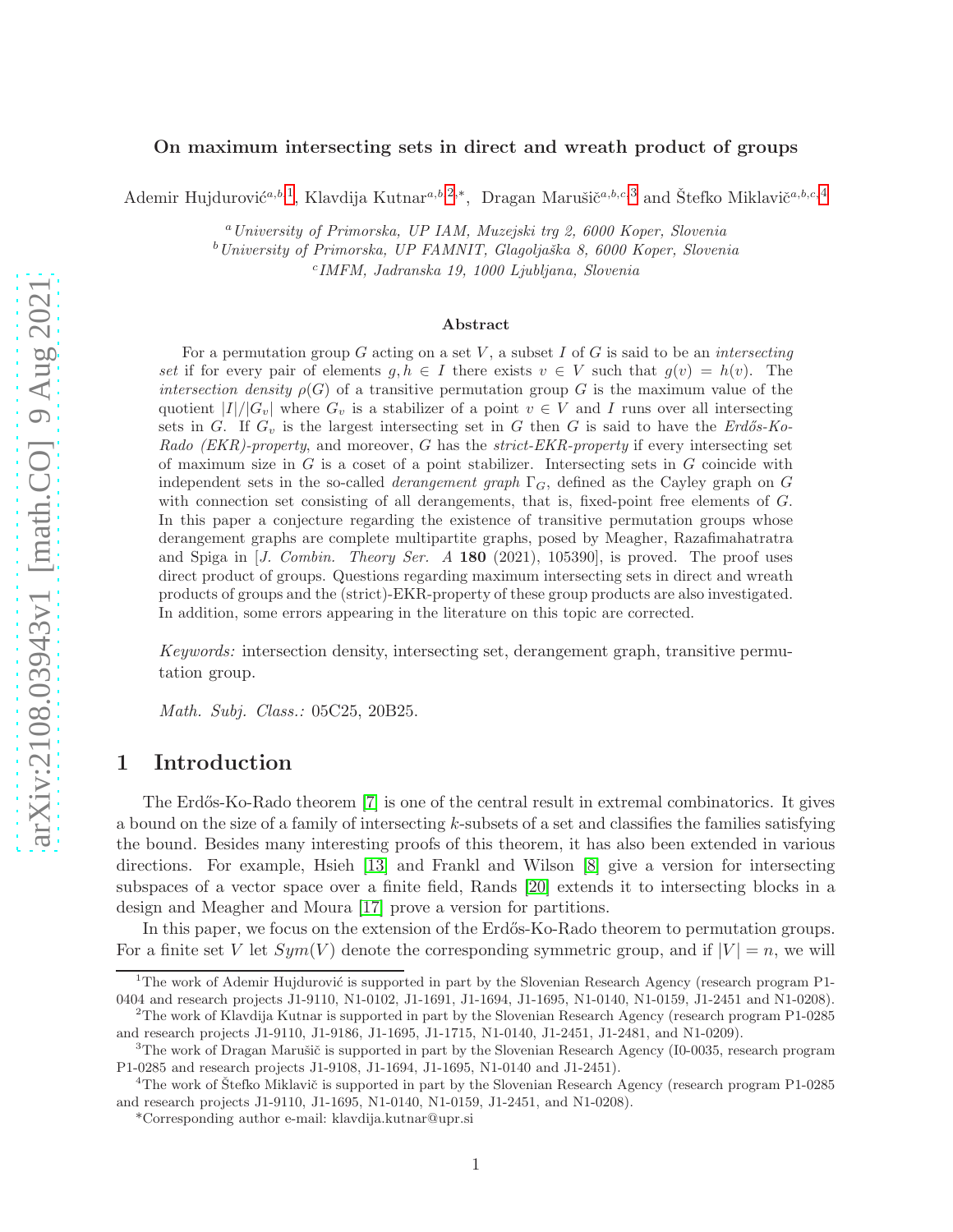use the notation  $S_n$ . Given a permutation group  $G \leq Sym(V)$ , a subset I of G is called *intersecting* if, for any two permutations g and h in I, there exists  $v \in V$  such that  $g(v) = h(v)$ .

The problem of determining the intersecting sets of a permutation group G can be formulated in a graph-theoretic terminology. We denote by  $\Gamma_G$  the *derangement graph* of G, a Cayley graph whose vertex set coincides with G and whose edges are the unordered pairs  $\{g, h\}$  such that  $gh^{-1}$ is a *derangement*, that is,  $gh^{-1}$  is fixed-point-free. Now, an intersecting set of G is simply an independent set or a coclique of  $\Gamma_G$ , and similarly the classical Erdős-Ko-Rado theorem translates into a classification of independent sets of maximal cardinality of the Kneser graphs.

We say the group G has the EKR property if the size of any intersecting subset of G is bounded above by the size of the largest point-stabilizer in G.

A permutation group G is said to have the  $Erd\delta s-Ko-Rado$  property (in short  $EKR\text{-}property$ ), if the size of a maximum intersecting set is equal to the order of the largest point stabilizer, and is said to have the *strict Erdős-Ko-Rado property* (in short *strict-EKR-property*) if every maximum intersecting set of  $G$  is a coset of a point stabilizer. It is clear that strict-EKR-property implies EKR-property, but the converse does not hold. For example, the alternating group  $A_4$  in its natural action on  $\{1, 2, 3, 4\}$  has the EKR-property, but not the strict-EKR-property. Namely,  $\{id,(1\,3\,2),(1\,4\,2)\}\;$  is a maximum intersecting set not coinciding with a coset of a point stabilizer in  $A_4$ . In fact, for the natural action of the alternating groups,  $A_4$  is the only alternating group without the strict-EKR-property (see [\[1,](#page-11-0) [14\]](#page-12-5)). Furthermore, the symmetric group  $S_n$ ,  $n \geq 2$ , in its natural action has the strict-EKR-property (see [\[4,](#page-12-6) [6,](#page-12-7) [10,](#page-12-8) [15\]](#page-12-9)), and p-groups, p a prime, have the EKR-property (see [\[12,](#page-12-10) [16\]](#page-12-11)). As for doubly transitive permutation groups it was proved in [\[18\]](#page-12-12) that they have the EKR-property, but there are infinitely many examples of such groups without the strict-EKR-property.

The other end of the spectrum is more interesting: there exist transitive permutation groups having the size of a maximum intersecting set bigger than the order of a point stabilizer. For example, the alternating group  $A_5$  acting on 2-subsets of  $\{1, 2, 3, 4, 5\}$  admits intersecting sets twice as big as is the order of a point stabilizer in this action. In [\[16\]](#page-12-11) a measure of how far a permutation group is from having the EKR property is introduced via the concept of the so-called intersection density. The *intersection density* of a transitive permutation group  $G$ , denoted by  $\rho(G)$ , is defined by  $\rho(G) = \frac{|I|}{|G_v|}$ , where I is an intersecting set in G of a maximum size, and  $G_v$  is a point stabilizer. Clearly,  $\rho(G) \geq 1$  with the equality holding if and only if G has the EKR-property. As proved in [\[16\]](#page-12-11) intersection densities of transitive permutation groups can be arbitrarily large, that is, for every  $M > 0$  there exists a transitive permutation group G, with  $\rho(G) > M$ . Intersection densities of transitive permutation groups of degree 2p, p a prime, have been determined to be either 1 or 2 (see [\[12,](#page-12-10) [21\]](#page-12-13) for details).

In [\[19\]](#page-12-14) Meagher, Razafimahatratra, and Spiga proved that the derangement graph of an arbitrary transitive permutation group of degree at least 3 contains a triangle and among other posed the following conjecture which is the main motivation for this paper.

<span id="page-1-0"></span>**Conjecture 1.1** [\[19,](#page-12-14) Conjecture 6.6(1)] If n is even but not a power of 2, then there is a transitive permutation group G of degree n such that  $\Gamma_G$  is a complete multipartite graph with  $n/2$  parts.

The paper is organized as follows. In Section [2](#page-2-0) we gather some useful results needed later on in the paper. In Section [3](#page-3-0) we prove Conjecture [1.1](#page-1-0) (see Theorem [3.4\)](#page-4-0). As a byproduct a characterization of the derangement graphs of direct products of groups is obtained (see Theo-rem [3.1\)](#page-4-1). In particular, we prove that for transitive permutation groups  $G$  and  $H$ , the direct product  $G \times H$  (in the canonical action) has the (strict)-EKR-property if and only if both G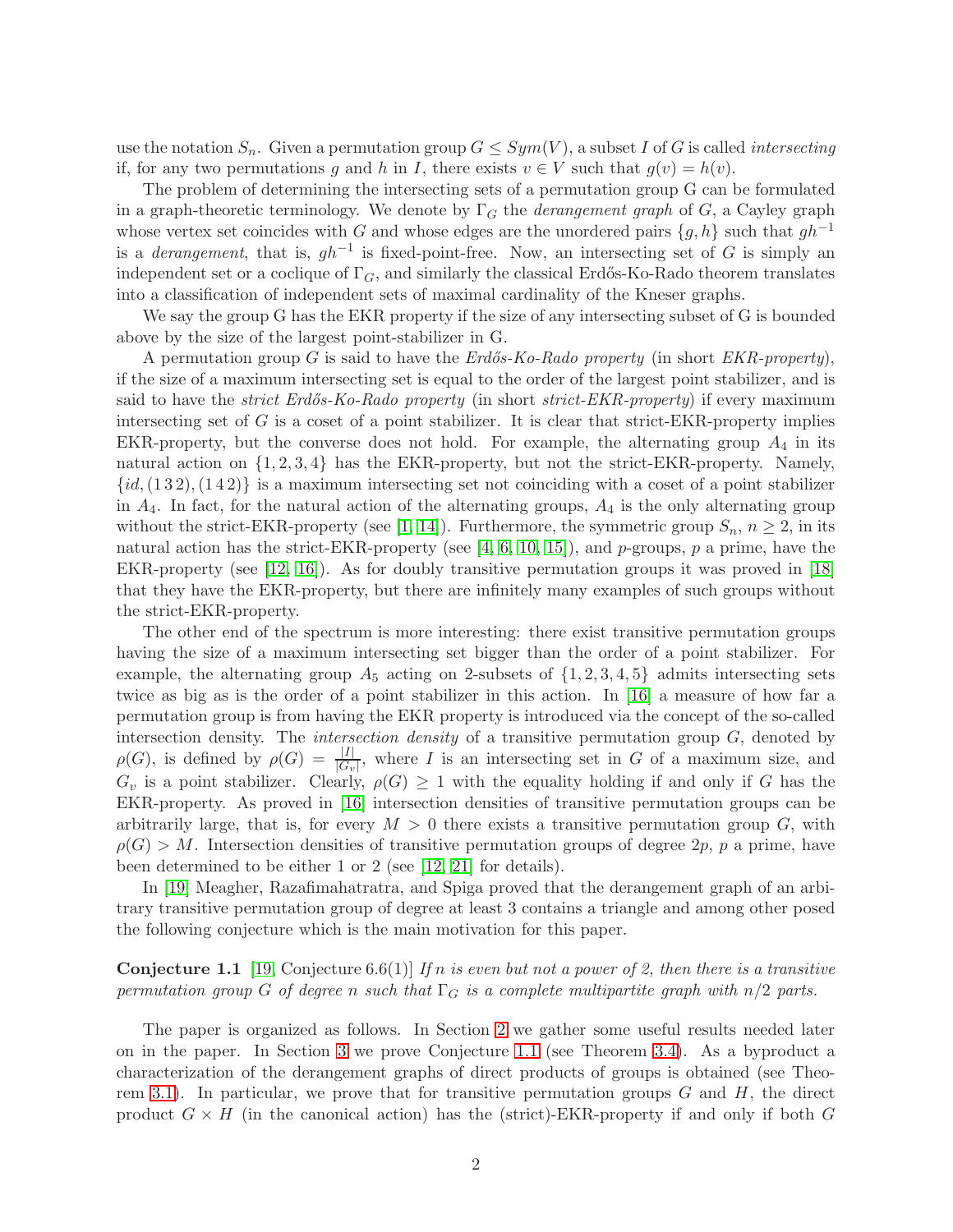and H have the (strict)-EKR-property, and that  $\rho(G \times H) = \rho(G)\rho(H)$ . This implies that by taking direct products of sufficiently many transitive permutation groups that do not have the EKR property a construction of transitive permutation groups with arbitrarily large intersection densities can be obtained.

In Section [4](#page-7-0) derangement graphs of wreath products of transitive permutation groups are characterized (see Lemma [4.2](#page-7-1) and Proposition [4.3\)](#page-8-0). Next, given transitive permutation groups  $G$ and H with  $G \wr H$  denoting the corresponding wreath product, we show that  $\rho(G) \leq \rho(G \wr H) \leq$  $\rho(G)\rho(H)$  (see Proposition [4.4\)](#page-8-1). Also, we give sufficient conditions for  $G \wr H$  to have the strict-EKR-property (see Proposition [4.10\)](#page-9-0) and necessary and sufficient conditions for  $G \wr H$  with H being regular to have the strict-EKR-property (see Proposition [4.8\)](#page-9-1).

Along the way certain inconsistencies in the material on this topic (see [\[2\]](#page-12-15) and Remarks [3.6](#page-5-0) and [4.11\)](#page-10-0) are taken care of.

# <span id="page-2-0"></span>2 Preliminaries

Let  $\mathcal D$  be the set of all derangements of a permutation group  $G$ . Following [\[19\]](#page-12-14) we define the *derangement graph* of G to be the graph  $\Gamma_G = \text{Cay}(G, \mathcal{D})$  with vertex set G and edge set consisting of all edges  $\{g, h\}$  such that  $gh^{-1} \in \mathcal{D}$ . Therefore  $\Gamma_G$  is the Cayley graph of G with connection set  $D$ , which is a loop-less simple graph since  $D$  does not contain the identity element of G and  $\mathcal D$  is inverse-closed. In the terminology of derangement graphs an intersecting set of G is an independent set or a coclique in  $\Gamma_G$ .

The largest size of a clique, the so-called *clique number*, in a graph X is denoted by  $\omega(X)$ , and the largest size of an independent set, that is, the *independence number*, in  $X$  is denoted by  $\alpha(X)$ . The following classical upper bound on the size of the largest coclique in vertex-transitive graphs turns out to be quite useful when considering intersection densities of permutation groups. Namely, the derangement graph  $\Gamma_G$  of a permutation group G is always vertex-transitive.

**Lemma 2.1** [\[4,](#page-12-6) Corollary 4] Let  $\Gamma$  be a vertex-transitive graph. Then the largest coclique in  $\Gamma$  is of size  $\alpha(\Gamma)$  bounded by

$$
\alpha(\Gamma) \le \frac{|V(\Gamma)|}{\omega(\Gamma)},
$$

where  $\omega(\Gamma)$  is the size of a maximum clique in  $\Gamma$ .

<span id="page-2-1"></span>The next result is usually referred to as the "No-Homomorphism Lemma".

**Lemma 2.2** [\[3,](#page-12-16) Theorem 2] Let X be a graph and Y be a vertex-transitive graph admitting a homomorphism from  $X$  to  $Y$ . Then

$$
\frac{|V(X)|}{\alpha(X)} \le \frac{|V(Y)|}{\alpha(Y)}.
$$

For graphs X and Y the *strong product*  $X \boxtimes Y$  is the graph with vertex set  $V(X) \times V(Y)$  such that  $(x_1, y_1)$  is adjacent to  $(x_2, y_2)$  if and only if one of the following three conditions holds:

- (i)  $x_1 = x_2$  and  $\{y_1, y_2\} \in E(Y);$
- (ii)  $y_1 = y_2$  and  $\{x_1, x_2\} \in E(X);$
- (iii)  $\{x_1, x_2\} \in E(X)$  and  $\{y_1, y_2\} \in E(Y)$ .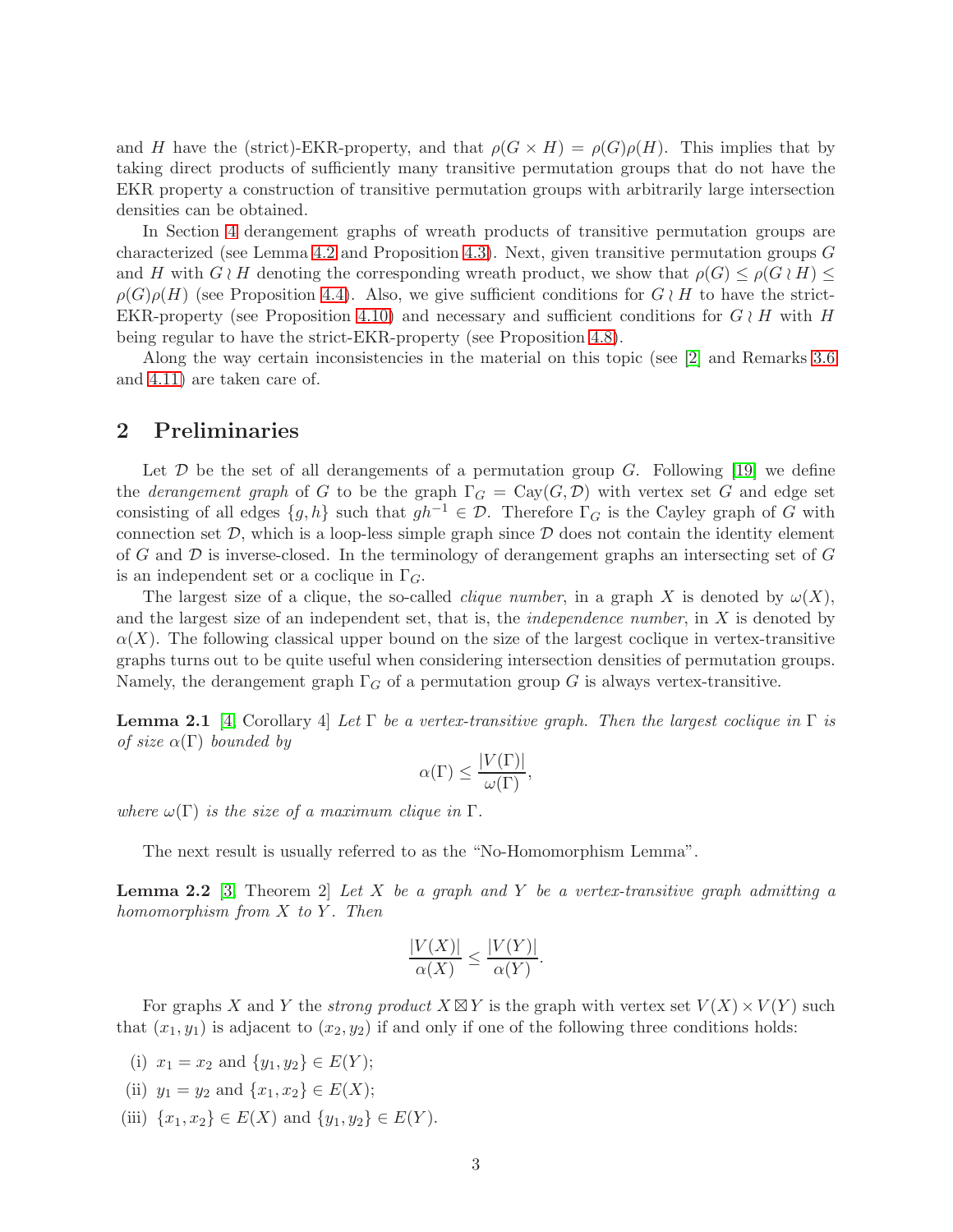The following result regarding maximum cliques in the strong product of graphs will be used for determining the intersection densities of direct product of groups. We use the following notation: for graphs X, Y and for a set C of vertices of  $X \boxtimes Y$  we denote by  $p_X(C) = \{x \in V(X) \mid \exists y \in Y \}$  $V(Y)$  such that  $(x, y) \in C$  and  $p_Y(C) = \{y \in V(Y) \mid \exists x \in V(X) \text{ such that } (x, y) \in C\}$  the projection of C onto  $V(X)$  and  $V(Y)$ , respectively.

<span id="page-3-2"></span>**Lemma 2.3** [\[11,](#page-12-17) Lemma 7.3] Let X and Y be graphs and C a maximum clique in  $X \boxtimes Y$ . Then  $C = p_X(C) \times p_Y(C)$ , where  $p_X(C)$  and  $p_Y(C)$  is, respectively, a maximum clique in X and Y.

For graphs X and Y, the the direct product (also called the tensor product)  $X \times Y$  is the graph with vertex set  $V(X) \times V(Y)$  such that  $(x_1, y_1)$  and  $(x_2, y_2)$  are adjacent if and only if  $\{x_1, x_2\} \in E(X)$  and  $\{y_1, y_2\} \in E(Y)$ .

The following result on the independence number of the direct product of vertex-transitive graphs together with its direct consequence in Lemma [2.5](#page-3-1) will be needed in Section [3.](#page-3-0)

**Lemma 2.4** [\[22,](#page-12-18) Corollary 1.5] Let X and Y be vertex-transitive graphs. Then

 $\alpha(X \times Y) = \max{\alpha(X)|V(Y)|, \alpha(Y)|V(X)|}.$ 

<span id="page-3-1"></span>**Lemma 2.5** Let X be a vertex-transitive graph. Then  $\alpha(X \times \cdots \times X) = \alpha(X)|V(X)|^{n-1}$ .

For graphs X and Y, the wreath product  $X[Y]$  of X by Y (also called the lexicographic product) is the graph with vertex set  $V(X) \times V(Y)$  such that  $(x_1, y_1)$  and  $(x_2, y_2)$  are adjacent if and only if  $\{x_1, x_2\} \in E(X)$  or  $x_1 = x_2$  and  $\{y_1, y_2\} \in E(Y)$ . The following result will be useful later in the paper.

<span id="page-3-3"></span>**Lemma 2.6** [\[9,](#page-12-19) Theorem 1] Let X and Y be graphs. Then

$$
\alpha(X[Y]) = \alpha(X)\alpha(Y).
$$

Finally, the next result will be used in our analysis of intersection densities of group products.

**Lemma 2.7** [\[19,](#page-12-14) Lemma 6.5] If  $H \leq G$  are transitive permutation groups then  $\rho(G) \leq \rho(H)$ .

## <span id="page-3-0"></span>3 Derangement graphs of direct product of groups

Given finite sets V and W let  $G \le Sym(V)$  and  $H \le Sym(W)$ . We will consider two actions of  $G \times H$ . Namely,  $G \times H$  acts naturally on  $V \times W$  by the rule

$$
(g, h) : (v, w) \mapsto (g(v), h(w))
$$
 for  $g \in G$  and  $h \in H$ .

Following [\[2\]](#page-12-15) this action will be called the *external direct product*. The other action of  $G \times H$  is the action on  $V \cup W$  (where V and W are considered as disjoint sets regardless of their structure), defined by the rule

$$
(g,h): x \mapsto g(x)
$$
 if  $x \in V$  and  $(g,h): x \mapsto h(x)$  if  $x \in W$ .

Again, following [\[2\]](#page-12-15) this action will be called the *internal direct product*. Observe that the external direct product is transitive if and only if two factor groups are transitive, while the internal direct product is never transitive.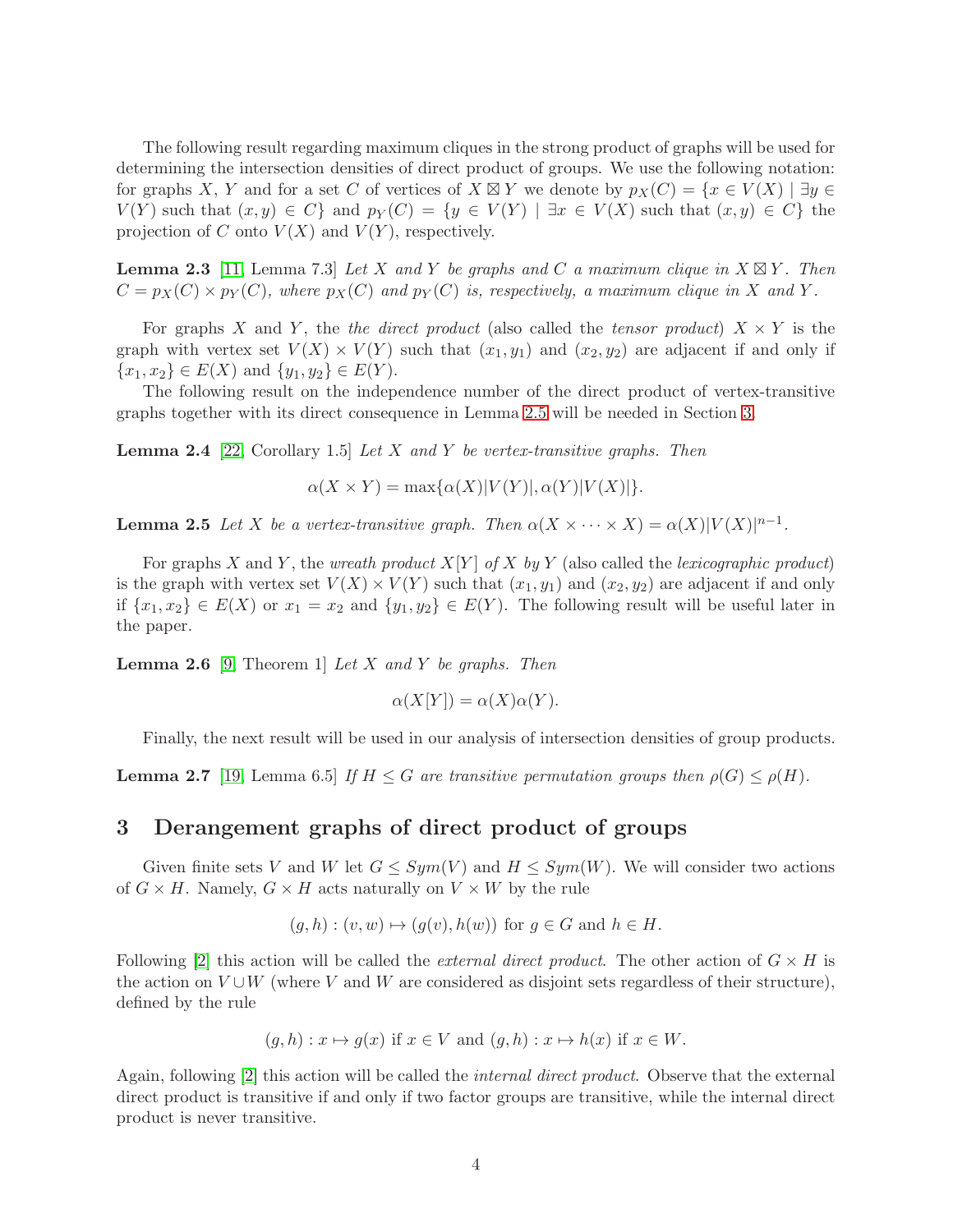### 3.1 External direct products

The derangement graphs of the external direct products of groups were studied in [\[2\]](#page-12-15). In [\[2,](#page-12-15) Lemma 4.1] it is claimed that  $\Gamma_{G\times H} \cong \overline{\Gamma_G \times \Gamma_H}$ . This is correct only if the complement  $\overline{X}$  of a graph X is defined in such a way that a loop is added to each vertex without a loop in X. Since this is not a standard definition of a graph complement, which is not explicitly stated in [\[2\]](#page-12-15), we give below a different characterization of derangement graphs of external direct products that uses the standard definition of a graph complement.

<span id="page-4-1"></span>**Theorem 3.1** For finite sets V and W let  $G \le Sym(V)$  and  $H \le Sym(W)$ . Then the derangement graph  $\Gamma_{G\times H}$  of the external direct product  $G\times H$  acting on  $V\times W$  satisfies

$$
\overline{\Gamma_{G\times H}}\cong \overline{\Gamma_G}\boxtimes \overline{\Gamma_H}.
$$

PROOF. Let  $(g_1, h_1), (g_2, h_2)$  be two different elements in  $G \times H$ . Then

 $\{(q_1, h_1), (q_2, h_2)\}\in E(\overline{\Gamma_{G\times H}}) \Leftrightarrow$  $(\exists (v, w) \in V \times W)$  such that  $(v, w)$  is fixed by  $(g_1 g_2^{-1}, h_1 h_2^{-1}) \Leftrightarrow$  $(\exists (v, w) \in V \times W)$  such that  $(g_1 g_2^{-1} \in G_v \wedge h_1 h_2^{-1} \in H_w) \Leftrightarrow$  $(g_1 = g_2 \vee g_1 \sim_{\overline{\Gamma_G}} g_2) \wedge (h_1 = h_2 \vee h_1 \sim_{\overline{\Gamma_H}} h_2) \Leftrightarrow$  $(g_1 = g_2 \wedge h_1 \sim_{\overline{\Gamma_H}} h_2) \vee (h_1 = h_2 \wedge g_1 \sim_{\overline{\Gamma_G}} g_2) \vee (g_1 \sim_{\overline{\Gamma_G}} g_2 \wedge h_1 \sim_{\overline{\Gamma_H}} h_2) \Leftrightarrow$  $\{(q_1, h_1), (q_2, h_2)\}\in E(\overline{\Gamma_G \boxtimes \Gamma_H}).$ 

<span id="page-4-2"></span>Observe that if H is a regular group, then  $\Gamma_H$  is a complete graph, and so  $\overline{\Gamma_H}$  is the empty graph, giving us two immediate corollaries of Theorem [3.1.](#page-4-1)

г

**Corollary 3.2** For finite sets V and W let  $G \le Sym(V)$  and  $H \le Sym(W)$ . If H is regular, then  $\overline{\Gamma_{G\times H}}$  is isomorphic to a disjoint union of  $\overline{|H|}$  copies of  $\overline{\Gamma_G}$ .

<span id="page-4-3"></span>Corollary 3.3 For finite sets V and W let  $G \le Sym(V)$  and  $H \le Sym(W)$ . If H is regular and  $\Gamma_G$  is a complete multipartite graph with k parts, then  $\Gamma_{G\times H}$  is a complete multipartite graph with  $k|H|$  parts.

PROOF. If  $\Gamma_G$  is a complete multipartite graph with k parts, then  $\overline{\Gamma_G}$  is a disjoint union of k cliques. By Corollary [3.2](#page-4-2) it follows that  $\overline{\Gamma_{G\times H}}$  is isomorphic a disjoint union of |H| copies of  $\overline{\Gamma_G}$ . Hence  $\Gamma_{G\times H}$  is a disjoint union of k|H| cliques, and therefore  $\Gamma_{G\times H}$  is a complete multipartite graph with  $k|H|$  parts. П

<span id="page-4-0"></span>We are now ready to prove Conjecture [1.1.](#page-1-0)

**Theorem 3.4** If n is even but not a power of 2, then there is a transitive permutation group G of degree n such that  $\Gamma_G$  is a complete multipartite graph with  $n/2$  parts.

PROOF. Let  $n = 2^ak$  with  $k \geq 3$  odd and  $a \geq 1$ . By [\[19,](#page-12-14) Lemma 5.3] there exists a transitive permutation group K of degree  $2k$  such that  $\Gamma_K$  is a complete multipartite graph with k parts.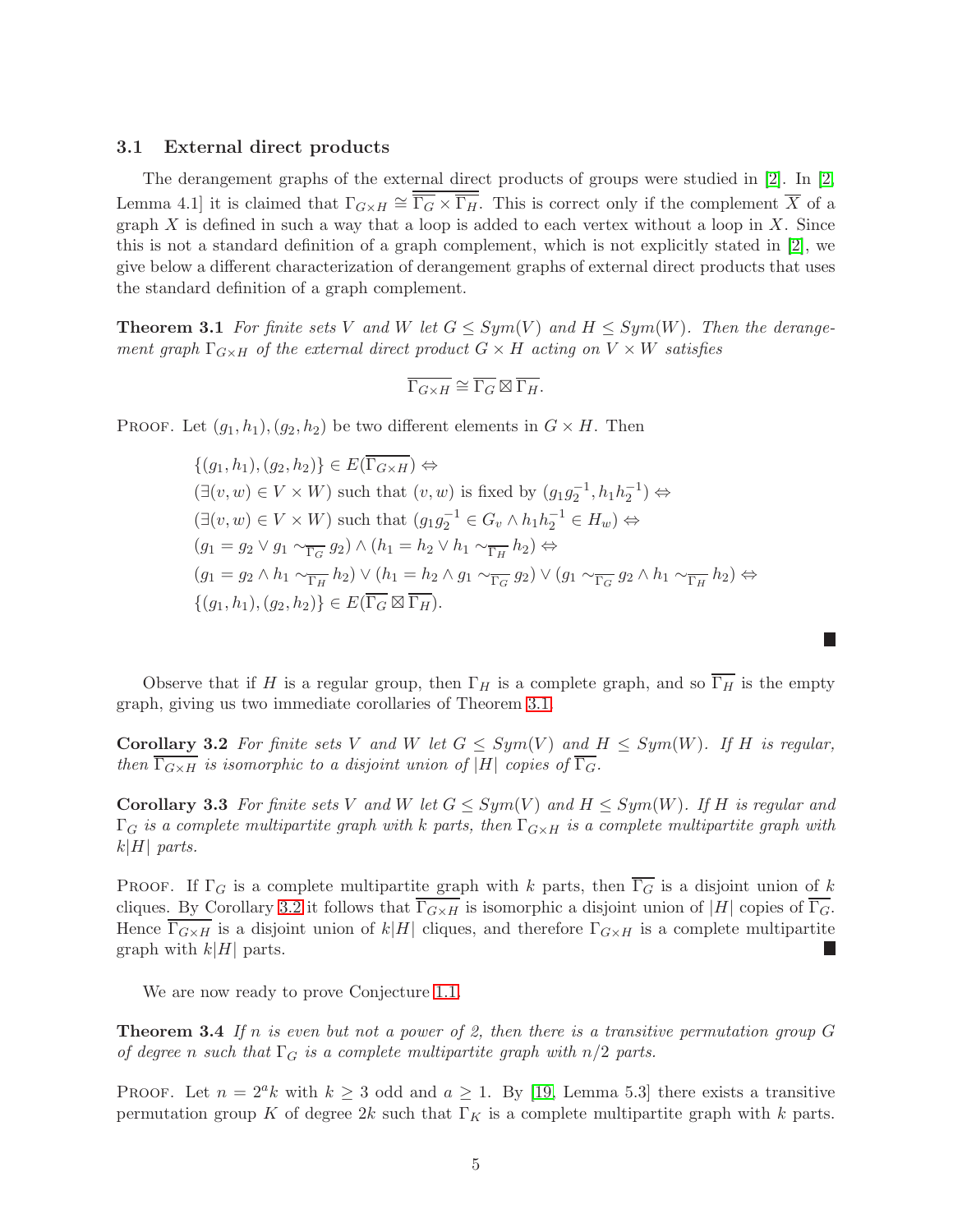Let H be a regular group of degree  $2^{a-1}$ . Then by Corollary [3.3](#page-4-3) it follows that  $\Gamma_{K\times H}$  is a complete multipartite graph with  $2^{a-1}k = n/2$  parts.

<span id="page-5-1"></span>Recall that maximum cocliques in  $\Gamma_G$  (equivalently, maximum cliques of  $\overline{\Gamma}_G$ ) correspond to maximum intersecting sets of G. Consequently, if G is transitive,  $\rho(G) = \omega(\overline{\Gamma_G})/|G_v|$ .

**Theorem 3.5** Let  $G \le Sym(V)$  and  $H \le Sym(W)$  be transitive permutation groups and let  $G \times H$  be the external direct product acting on  $V \times W$ . Then

- (i)  $\rho(G \times H) = \rho(G)\rho(H)$ , and
- (ii)  $G \times H$  has the strict-EKR-property if and only if both G and H have the strict-EKR-property.

PROOF. Recall that  $\rho(G \times H) = \omega(\overline{\Gamma_{G \times H}})/|(G \times H)_{(v,w)}|$  where  $(v, w) \in V \times W$ . Since  $\overline{\Gamma_{G \times H}} \cong$  $\overline{\Gamma_G \boxtimes \Gamma_H}$ , by Lemma [2.3](#page-3-2) it follows that  $\omega(\overline{\Gamma_{G\times H}}) = \omega(\overline{\Gamma_G}) \omega(\overline{\Gamma_H})$ . Observe that  $(G\times H)_{(v,w)} = G_v \times$ H<sub>w</sub>. It follows that  $\rho(G \times H) = \omega(\Gamma_{G \times H})/|(G \times H)_{(v,w)}| = \omega(\Gamma_G)\omega(\Gamma_H)/|G_v||H_v| = \rho(G)\rho(H),$ proving (i).

As for (ii), let F be a maximum intersecting set of  $G \times H$  containing  $(1_G, 1_H)$  and let Q be the corresponding maximum independent set in  $\Gamma_{G\times H}$ , or equivalently a maximum clique in  $\Gamma_{G\times H}$ . By Theorem [3.1](#page-4-1) we have  $\overline{\Gamma_{G\times H}} \cong \overline{\Gamma_G} \boxtimes \overline{\Gamma_H}$ . By Lemma [2.3](#page-3-2) it follows that  $Q = p_{\overline{\Gamma_G}}(Q) \times p_{\overline{\Gamma_H}}(Q)$ where  $p_{\overline{\Gamma_G}}(Q)$  and  $p_{\overline{\Gamma_H}}(Q)$  are maximum cliques of  $\Gamma_G$  and  $\Gamma_H$  containing  $1_G$  and  $1_H$ , respectively. Now, if G and H have the strict-EKR-property, then  $p_{\overline{\Gamma_G}}(Q)$  and  $p_{\overline{\Gamma_H}}(Q)$  (viewed as subsets of G and H respectively) are vertex stabilizers in G and  $H$ , and consequently Q (and equivalently F) is a vertex-stabilizer in  $G \times H$ . Conversely, if Q is a vertex-stabilizer in  $G \times H$ , it follows that  $p_{\overline{\Gamma_G}}(Q)$  and  $p_{\overline{\Gamma_H}}(Q)$  are vertex-stabilizers in G and H, respectively.

<span id="page-5-0"></span>Remark 3.6 In [\[2,](#page-12-15) Theorem 4.3] it is claimed that the external direct product of groups has the (strict)-EKR-property if and only if each of the factors has the (strict)-EKR-property, a claim made in Theorem [3.5](#page-5-1) too. We would like to note, however, that the proof of [\[2,](#page-12-15) Theorem 4.3] is incomplete, as it relies on [\[2,](#page-12-15) Lemma 4.1] (which is incorrect unless the complement of a graph is defined to include loops) and [\[2,](#page-12-15) Lemma 4.2], the proof of which seems to be missing some details.

**Remark 3.7** Given a group G with  $\rho(G) > 1$ , one can construct a group with arbitrarily large intersection density by taking sufficiently many copies of G in the direct product  $G \times G \times \cdots \times G$ .

### 3.2 Internal direct products

The study of intersecting sets in internal direct products was initiated by Ku and Wong in [\[14\]](#page-12-5). They gave necessary and sufficient conditions for the direct product of symmetric groups to have the strict-EKR-property. In [\[2\]](#page-12-15) the derangement graphs of internal direct products were characterized.

<span id="page-5-2"></span>**Lemma 3.8** [\[2\]](#page-12-15) Let  $V_1, \ldots, V_n$  be disjoint sets and  $G_i \leq Sym(V_i)$   $i \in \{1, \ldots, n\}$ . Let  $G =$  $G_1 \times \cdots \times G_n$  be the internal direct product acting on  $V_1 \cup \cdots \cup V_n$ . Then  $\Gamma_G \cong \Gamma_{G_1} \times \cdots \times \Gamma_{G_n}$ . Moreover, if all groups  $G_i$  have the EKR-property, then  $G$  also has the EKR-property.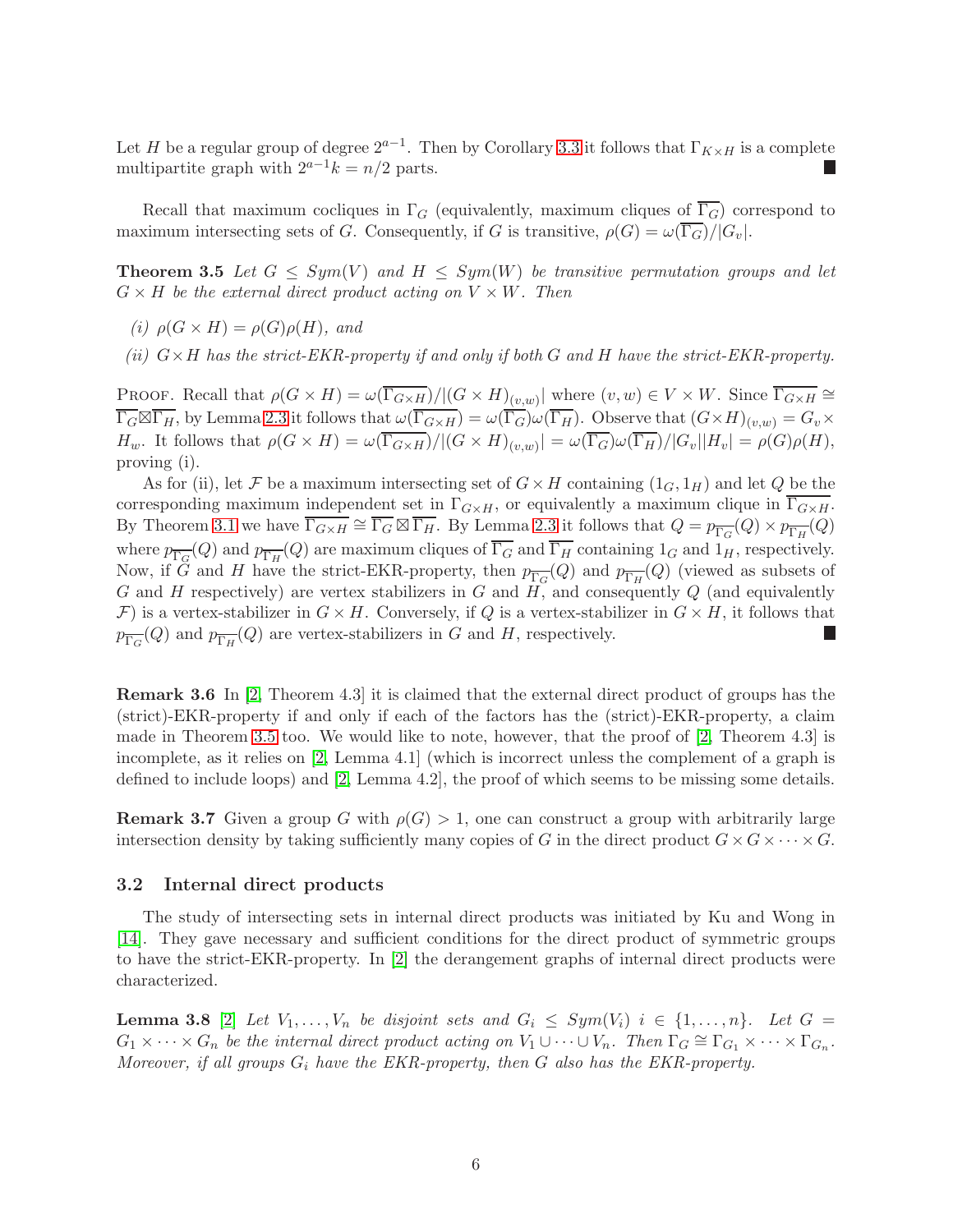No analogue to Lemma [3.8](#page-5-2) holds for the strict-EKR-property. Namely the internal direct product of groups each having the strict-EKR-property does not need to have the strict EKRproperty. For example,  $S_3 \times S_3$  does not have the strict EKR-property.

We are interested in determining conditions under which does the internal direct product of the form  $G \times G \times \cdots \times G$  have the strict-EKR-property. As we will see in Section [4](#page-7-0) this is important for understanding when does the wreath product of groups have the strict-EKR-property. With the exception of the internal direct products of full symmetric groups, not much has been done on this problem. This is not surprising, as on the one hand, these groups are not transitive (and restriction to investigate transitive permutation groups is common), and on the other, the problem is quite hard. Namely, one would need to characterize maximum independent sets in the direct product of derangement graphs of the factor groups, which is not an easy task in view of the fact that the structure of maximum independent sets in direct products is usually not all that simple. The situation changes somewhat with the so-called MIS-normal direct products introduced below.

The direct product  $X_1 \times \cdots \times X_n$  of graphs  $X_1, \ldots, X_n$  is said to be *MIS-normal* (maximumindependent-set-normal) if every maximum independent set of it is the preimage of an independent set of one factor under projections. Following Zhang [\[22\]](#page-12-18) we say that a graph  $\Gamma$  is IS-primitive if there is no non-maximum independent set A such that  $|A|/|N[A]| = \alpha(\Gamma)/|V(\Gamma)|$ , where  $N[A]$ denotes the closed neighbourhood of A. Note that a disconnected vertex-transitive graph is not IS-primitive. The following result follows from [\[22,](#page-12-18) Theorem 1.4] and [\[23,](#page-12-20) Corollary 3.2].

<span id="page-6-0"></span>**Lemma 3.9** Let X be a non-bipartite vertex-transitive graph. Then  $X \times \cdots \times X$  is MIS-normal if and only if  $X$  is IS-primitive.

**Example 3.10** Let G be a regular group. Then  $\Gamma_G$  is IS-primitive. Namely, the graph  $\Gamma_G$  is a complete graph, and hence maximum independent sets are of size 1.

<span id="page-6-1"></span>**Lemma 3.11** Let  $G \le Sym(V)$  be a transitive permutation group with  $|V| \ge 3$ . Then the internal direct product  $G \times \cdots \times G$  has the strict-EKR-property if and only if G has the strict-EKR-property and  $\Gamma_G$  is IS-primitive.

PROOF. Let  $G^n = G \times \cdots \times G$ . Suppose first that  $G^n$  has the strict-EKR-property. If G does not have the strict-EKR-property, then there exists a maximum intersecting set S in G containing the identity which is not a point stabilizer. Then  $I = S \times G \times \cdots \times G$  is a maximum intersecting set in  $G<sup>n</sup>$  which is not a point stabilizer, contradicting the assumption that  $G<sup>n</sup>$  has the strict-EKR-property. Since G is of degree at least 3, it follows by [\[19,](#page-12-14) Theorem 1.5] that  $\Gamma_G$  is non-bipartite. Therefore, if  $\Gamma_G$  is not IS-primitive, then Lemma [3.9](#page-6-0) implies that  $\Gamma_{G^n}$  is not MIS-normal, that is, there exists a maximum independent set in  $\Gamma_{G^n}$  which is not a preimage of a maximum independent set in  $\Gamma_G$ . As vertex stabilizers in  $G^n$  have the form  $G \times \cdots \times G \times G_v \times G \times \cdots \times G$ , we conclude that  $G<sup>n</sup>$  does not have the strict-EKR-property, a contradiction showing that  $\Gamma_G$  is IS-primitive.

Conversely, suppose that G has the strict-EKR-property and that  $\Gamma_G$  is IS-primitive. Lemma [3.8](#page-5-2) implies that  $\Gamma_{G^n} \cong \Gamma_G \times \cdots \times \Gamma_G$ . Since G is of degree at least 3, it follows by [\[19,](#page-12-14) Theorem 1.5] that  $\Gamma_G$  is non-bipartite. Since  $\Gamma_G$  is IS-primitive, it follows by Lemma [3.9](#page-6-0) that  $\Gamma_{G^n}$  is MIS-normal. Let I be a maximum intersecting set in  $G<sup>n</sup>$  containing the identity. Then I is a maximum independent set in  $\Gamma_{G^n}$ , and since the graph is MIS-normal, we may conclude, without loss of generality, that  $I = I_0 \times G \times \cdots \times G$ , where  $I_0$  is a maximum independent set in  $\Gamma_G$ . Since G has the strict-EKR- property, it follows that  $I_0$  is a stabilizer of a point in G. Hence I is a stabilizer of a point in  $G<sup>n</sup>$ , showing that  $G<sup>n</sup>$  has the strict-EKR-property. Г

We close the section with an open problem.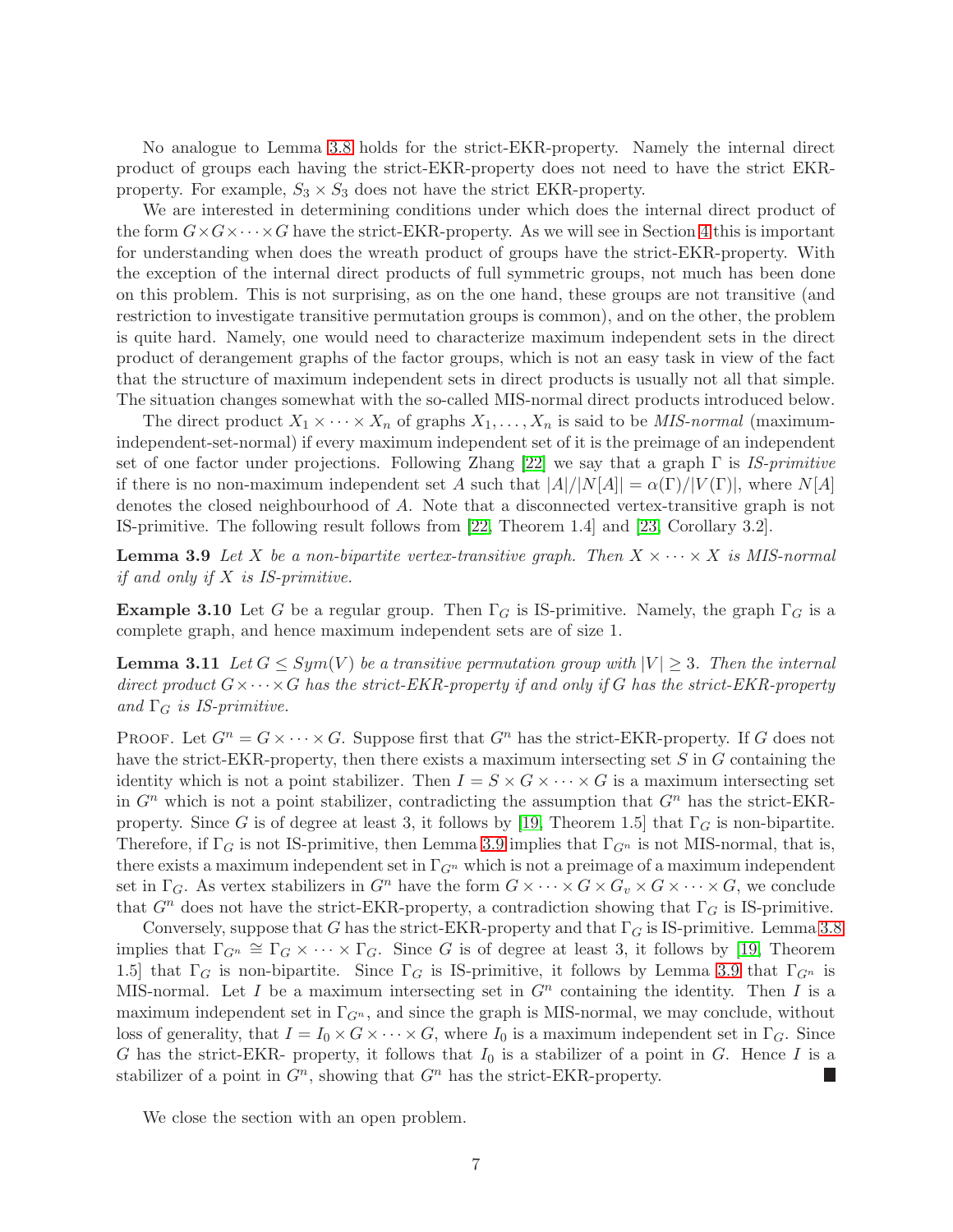<span id="page-7-0"></span>**Problem 3.12** Characterize transitive permutation groups G such that  $\Gamma_G$  is IS-primitive.

# 4 Derangement graphs of wreath products

Let G be a permutation group acting on a set V and  $H \leq S_n$  a permutation group acting on the set  $N = \{1, \ldots, n\}$ . The *wreath product of G by H* denoted by  $G \wr H$  is the set of all permutations  $((g_1, \ldots, g_n), h)$  of  $V \times N$  (where  $g_1, \ldots, g_n \in G$  and  $h \in H$ ) such that  $((g_1, \ldots, g_n), h) : (a, i) \mapsto$  $(g_i(a), h(i)).$ 

Observe that for  $((g_1, \ldots, g_n), h), ((g'_1, \ldots, g'_n), h') \in G \wr H$  we have

$$
((g_1, \ldots, g_n), h) \cdot ((g'_1, \ldots, g'_n), h') = (g_{h'(1)}g'_1, \ldots, g_{h'(n)}g'_n), hh')
$$

and

$$
((g_1,\ldots,g_n),h)^{-1} = ((g_{h^{-1}(1)}^{-1},\ldots,g_{h^{-1}(n)}^{-1}),h^{-1}).
$$

Observe that the wreath product  $G\wr H$  is isomorphic to the semidirect product  $G^n \rtimes H$ , where  $G^n$ is the internal direct product of G with n factors. The main goal of this section is to characterize derangement graphs of wreath products, and to study the intersection density, EKR-property and strict-EKR-property of wreath products. We start with the following lemma.

<span id="page-7-2"></span>**Lemma 4.1** Let  $G \le Sym(V)$  and  $H \le S_n$  be permutation groups. Vertices  $((g_1, \ldots, g_n), h)$ and  $((g'_1,\ldots,g'_n),h')$  are adjacent in  $\Gamma_{G\wr H}$  if and only if  $g_i$  is adjacent with  $g'_i$  in  $\Gamma_G$  for every  $i \in \{1, \ldots, n\}$  such that  $h(i) = h'(i)$ .

PROOF.

Clearly, two vertices  $\mathbf{g} = ((g_1, \ldots, g_n), h)$  and  $\mathbf{g}' = ((g'_1, \ldots, g'_n), h')$  are adjacent if and only if  $\mathbf{g}'\mathbf{g}^{-1} = ((g'_{h^{-1}(1)}g_{h^{-1}(1)}^{-1}, \ldots, g'_{h^{-1}(n)}g_{h^{-1}(n)}^{-1}), h'h^{-1})$  is a derangement. If  $j \notin fix(h'h^{-1})$  then  $\mathbf{g}'\mathbf{g}^{-1}$  does not fix a point in  $V \times \{j\}$  regardless of what are the values of  $g_k$  and  $g'_k$  for  $k \in \{1, \ldots, n\}$ .

Suppose that  $j \in fix(h'h^{-1})$ . Observe that  $\mathbf{g}'\mathbf{g}^{-1}(v,j) = (g'_{h^{-1}(j)}g_{h^{-1}(j)}^{-1}(v),j)$ . Hence  $\mathbf{g}'\mathbf{g}^{-1}$ does not fix a point in  $V \times \{j\}$  if and only if  $g'_{h^{-1}(j)} g_{h^{-1}(j)}^{-1}$  is a derangement. We conclude that  $g'g^{-1}$  is a derangement if and only if  $g'_{h^{-1}(j)}g_{h^{-1}(j)}^{-1}$  is a derangement for each  $j \in fix(h'h^{-1})$ . This is equivalent with  $g'_i g_i^{-1}$  being a derangement for each  $i \in \{1, ..., n\}$  such that  $h(i) \in fix(h'h^{-1})$ . The last condition is equivalent with  $h(i) = (h'h^{-1})(h(i)) = h'(i)$ . To summarize,  $((g_1, \ldots, g_n), h)$ and  $((g'_1, \ldots, g'_n), h')$  are adjacent in  $\Gamma_{G \nmid H}$  if and only if  $g_i$  is adjacent with  $g'_i$  in  $\Gamma_G$  for every  $i \in \{1, \ldots, n\}$  such that  $h(i) = h'(i)$ . L.

Let  $G \le Sym(V)$  and  $H \le S_n$  be permutation groups, and let  $h, h' \in H$ . Denote with  $\Gamma_{GH}[h,h']$  the subgraph of  $\Gamma_{GH}$  with vertex set  $G^n \times \{h,h'\}$  containing all the edges with one endvertex in  $G^n \times \{h\}$  and the other in  $G^n \times \{h'\}$ . Observe that for  $h = h'$ , the graph  $\Gamma_{G \wr H}[h, h]$ is the subgraph of  $\Gamma_{G\wr H}$  induced by the set  $G^n \times \{h\}$ . We will denote it by  $\Gamma_{G\wr H}[h]$ . As for  $h \neq h'$ , the subgraph  $\Gamma_{GH}[h, h]$  is the bipartite subgraph of  $\Gamma_{GH}$  containing all the edges between sets  $G^n \times \{h\}$  and  $G^n \times \{h'\}$ . We now give a characterization of the derangement graph of a wreath product of groups. To simplify the notation, we denote by  $K_n^*$  the complete graph of order n with a loop at each vertex.

<span id="page-7-1"></span>**Lemma 4.2** Let  $G \le Sym(V)$  and  $H \le S_n$  be permutation groups and let  $h, h' \in H$  be distinct. Then: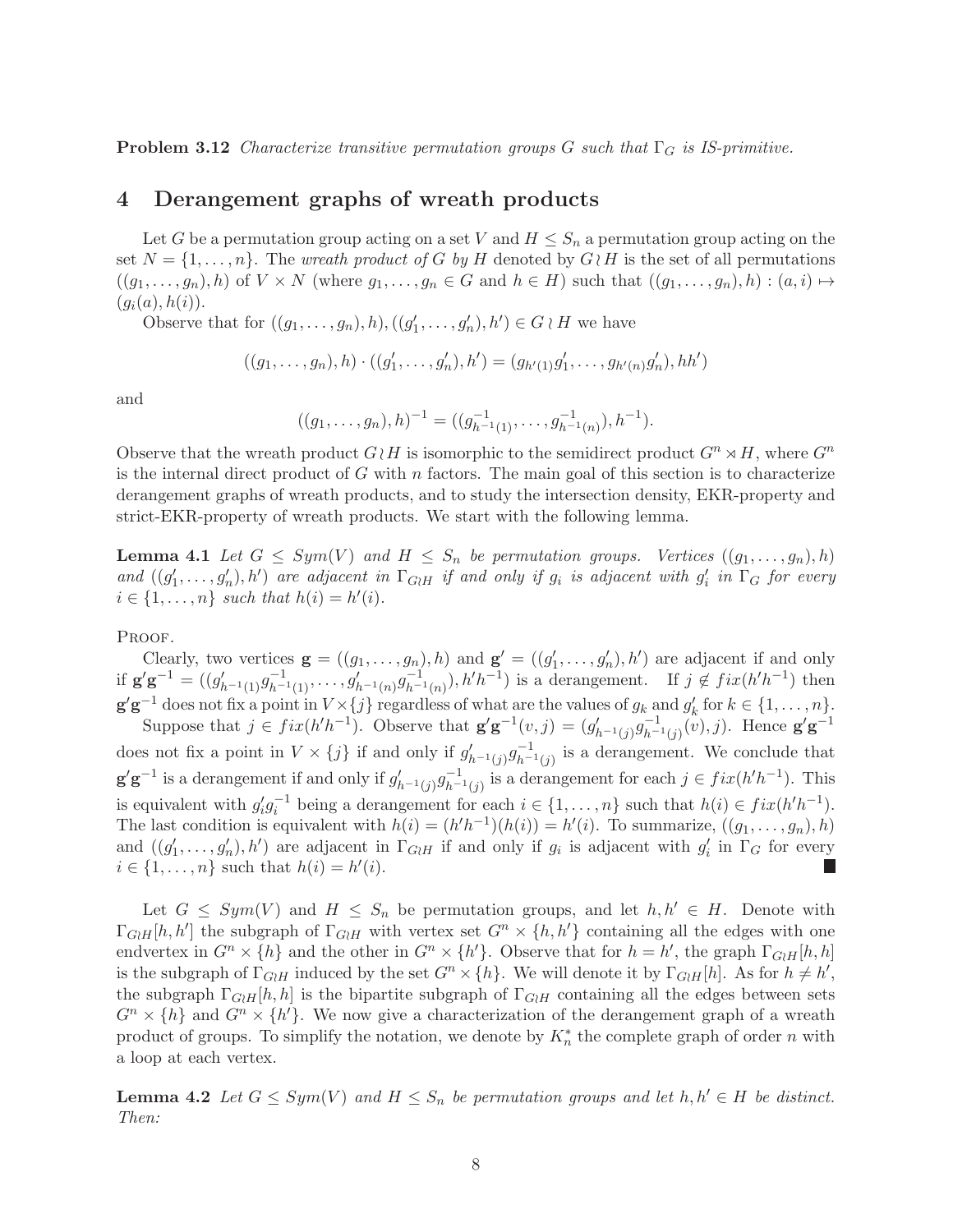- (i)  $\Gamma_{G}$ <sub>H</sub>[h]  $\cong \Gamma_G \times \Gamma_G \times \cdots \times \Gamma_G$ ; and
- (ii)  $\Gamma_{G \wr H}[h,h'] \cong X_1 \times X_2 \times \cdots \times X_n \times K_2$ , where  $X_i = \Gamma_G$  if  $h(i) = h'(i)$  and  $X_i = K_{|G|}^*$  if  $h(i) \neq h'(i)$ .

PROOF. Applying Lemma [4.1](#page-7-2) for vertices  $((g_1, \ldots, g_n), h)$  and  $((g'_1, \ldots, g'_n), h)$  it follows that  $((g_1,\ldots,g_n),h)$  and  $((g'_1,\ldots,g'_n),h)$  are adjacent in  $\Gamma_{G\wr H}$  if and only if  $g_i$  is adjacent to  $g'_i$  in  $\Gamma_G$ for each  $i \in \{1, \ldots, n\}$ . Now the claim (i) holds directly by the definition of direct product of graphs. Similarly, (ii) follows from Lemma [4.1](#page-7-2) and the definition of direct product of graphs.

<span id="page-8-0"></span>In the case when  $H \leq S_n$  is regular, the derangement graph of  $G \wr H$  has a particularly nice structure, given as follows.

**Proposition 4.3** Let  $G \le Sym(V)$  and  $H \le S_n$ . If H is regular, then  $\Gamma_{GH} \cong K_n[\Gamma_G \times \Gamma_G \times \Gamma_G]$  $\cdots \times \Gamma_G$ .

PROOF. Since H is regular, we have  $h(i) \neq h'(i)$  for any two distinct elements  $h, h' \in H$  and for every  $i \in \{1, \ldots, n\}$ . Then Lemma [4.2](#page-7-1) implies that  $\Gamma_{GH}[h, h'] \cong K^*_{|G|} \times \cdots \times K^*_{|G|} \times K_2$ . Observe that the last graph is isomorphic to a complete bipartite graph of order  $2|G|^n$ , that is, there are all possible edges between sets  $G^n \times \{h\}$  and  $G^n \times \{h'\}$  in  $\Gamma_{G \nmid H}$ . Since by Lemma [4.2\(](#page-7-1)i) the subgraph induced by  $G^n \times \{h\}$  is isomorphic to  $\Gamma_G \times \Gamma_G \times \cdots \times \Gamma_G$ , by the definition of wreath product of graphs, it follows that  $\Gamma_{G\wr H} \cong K_n[\Gamma_G \times \Gamma_G \times \cdots \times \Gamma_G].$ F.

<span id="page-8-1"></span>The next proposition gives bounds on the intersection density of the wreath product of groups.

**Proposition 4.4** Let  $G \le Sym(V)$  and  $H \le S_n$  be transitive permutation groups. Then  $\rho(G) \le$  $\rho(G \wr H) \leq \rho(G)\rho(H).$ 

PROOF. Let  $I_G$  be a maximum intersecting set in G and let  $I = I_G \times G \times \cdots \times G \times H_1 \subset G \wr H$ . We claim that I is an intersecting set in  $G \wr H$ . Let  $\mathbf{g} = ((g_1, \ldots, g_n), h)$  and  $\mathbf{g}' = ((g'_1, \ldots, g'_n), h')$ be arbitrary elements of I. Since  $I_G$  is an intersecting set in G there exists  $v \in V$  such that  $g_1(v) = g'_1(v)$ . It follows that  $\mathbf{g}(v,1) = (g_1(v), 1) = (g'_1(v), 1) = \mathbf{g}'(v,1)$ . We conclude that I is indeed an intersecting set in  $G \wr H$ .

Observe that  $|I| = |I_G||H_1||G|^{n-1}$  and  $|(G \nmid H)_{(v,i)}| = \frac{|G|^n|H|}{|V| \cdot n}$  $\frac{|\mathcal{F}| \cdot |\mathcal{H}|}{|V| \cdot n}$ . Using the orbit stabilizer theorem for G and H it follows that  $\frac{|I|}{|(G \wr H)_{(v,i)}|} = \frac{|I_G|}{|G_1|} = \rho(G)$ . Since I is an intersecting set in  $G \wr H$  we have  $\rho(G \wr H) \geq \frac{|I|}{|(G \wr H)}$  $\frac{|I|}{|(G \wr H)_{(v,i)}|} = \rho(G).$ 

Lemma [4.2](#page-7-1) implies that  $\Gamma_H[\Gamma_G \times \cdots \times \Gamma_G]$  is a subgraph of  $\Gamma_{G \nmid H}$ , and so there exists a homomorphism from  $\Gamma_H[\Gamma_G \times \cdots \times \Gamma_G]$  to  $\Gamma_{G \nmid H}$ . Using Lemmas [2.2,](#page-2-1) [2.5](#page-3-1) and [2.6](#page-3-3) it follows that

<span id="page-8-2"></span>
$$
\frac{|G|^n \cdot |H|}{\alpha(\Gamma_H) \cdot \alpha(\Gamma_G) \cdot |G|^{n-1}} \le \frac{|G|^n \cdot |H|}{\alpha(\Gamma_{GH})}.\tag{1}
$$

П

<span id="page-8-3"></span>Equation [\(1\)](#page-8-2) implies that  $\alpha(\Gamma_{GH}) \leq \alpha(\Gamma_G) \alpha(\Gamma_H) |G|^{n-1}$ . It follows that

$$
\rho(G \wr H) = \frac{\alpha(\Gamma_{G \wr H})}{|G_v||G|^{n-1}|H_1|} \le \frac{\alpha(\Gamma_H)\alpha(\Gamma_G)}{|G_v||H_1|} = \rho(G) \cdot \rho(H).
$$

9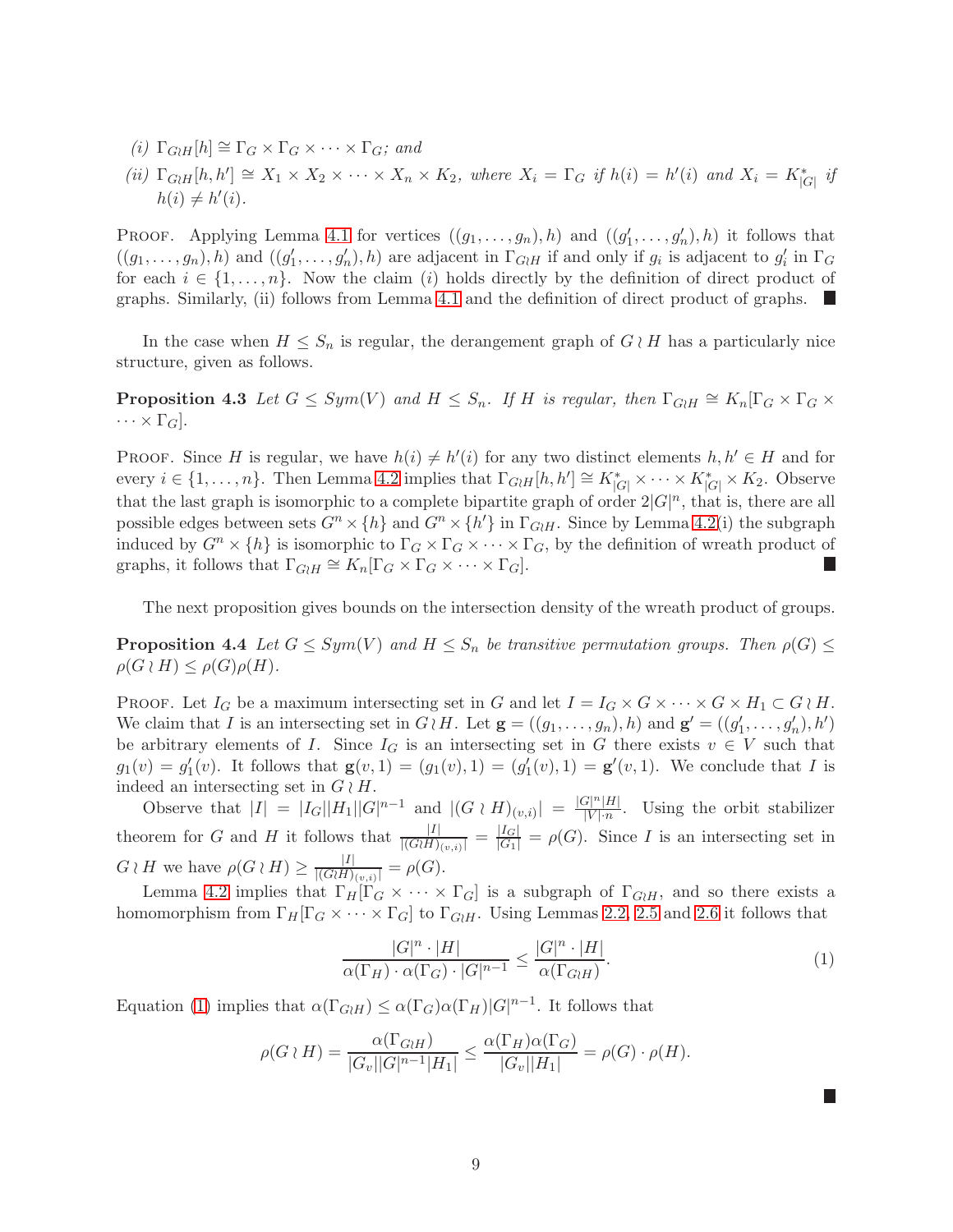**Corollary 4.5** Let  $G \le Sym(V)$  be a transitive permutation group, and let  $H \le S_n$  be a transitive permutation group having the EKR-property. Then  $\rho(G \wr H) = \rho(G)$ .

Determining the exact value of  $\rho(G \nmid H)$  for all transitive permutation groups G and H is not an easy task. We conjecture the following is true.

**Conjecture 4.6** Let  $G \le Sym(V)$  and  $H \le S_n$  be transitive permutation groups. Then  $\rho(G \wr H) =$  $\rho(G)$ .

<span id="page-9-2"></span>Now we turn our attention to study the following problem.

**Problem 4.7** Let  $G \le Sym(V)$  and  $H \le S_n$ . Give necessary and sufficient conditions for  $G \nmid H$ to have the strict-EKR-property.

If H is regular, then  $\Gamma_{G\wr H}$  is isomorphic to  $K_n[\Gamma_G\times\cdots\times\Gamma_G]$ , where  $K_n$  denotes the complete graph on *n* vertices. Observe that every independent set of  $K_n[\Gamma_G \times \cdots \times \Gamma_G]$  is of the form  $\{v\}\times I$ , where v is a vertex of  $K_n$  and I is an independent set of  $\Gamma_G\times\cdots\times\Gamma_G$ . This shows that in the case when  $H$  is regular, Problem [4.7](#page-9-2) reduces to the question when does the internal direct product  $G \times \cdots \times G$  have the strict-EKR-property, which was answered in Lemma [3.11.](#page-6-1)

<span id="page-9-1"></span>**Proposition 4.8** Let  $G \le Sym(V)$  be transitive with  $|V| \ge 3$  and let  $H \le S_n$  be regular. Then  $G \wr H$  has the strict-EKR-property if and only if G has the strict-EKR-property and  $\Gamma_G$  is ISprimitive.

<span id="page-9-3"></span>**Corollary 4.9** The group  $S_3 \wr S_2$  does not have the strict-EKR-property.

PROOF. Note that  $S_2$  is regular. Observe that  $\Gamma_{S_3}$  is disconnected (a disjoint union of two triangles), hence  $\Gamma_{S_3}$  is not IS-primitive. The result now follows from Proposition [4.8.](#page-9-1)

<span id="page-9-0"></span>The next proposition generalizes [\[2,](#page-12-15) Proposition 6.5].

**Proposition 4.10** Let  $G \le Sym(V)$ ,  $|V| \ge 3$ , and  $H \le S_n$  be transitive permutation groups. If the internal direct product  $G^n$  of n factors of the group G has the strict-EKR-property and H has the EKR-property, then  $G \wr H$  has the strict-EKR-property.

PROOF. Since  $P = G<sup>n</sup>$  has the strict-EKR-property, it follows by Lemma [3.11](#page-6-1) that G has the strict-EKR-property. Let S be an intersecting set of  $G \wr H$  of maximum size, that is  $|S| =$  $|G|^{n-1}|G_v||H_1|$ . Without loss of generality we may assume that S contains the identity of  $G \wr H$ . Since  $\Gamma_{G\wr H}$  contains a subgraph isomorphic to  $\Gamma_H[\Gamma_P]$  it follows that S is also an independent set in  $\Gamma_H[\Gamma_P]$ . Observe that  $\alpha(\Gamma_H[\Gamma_P]) = \alpha(\Gamma_H)\alpha(\Gamma_P) = |S|$ . Hence S is an intersecting set of  $\Gamma_H[\Gamma_P]$  of maximum size.

For  $h \in H$  let  $S_h = S \cap (G^n \times \{h\})$ . Then for every  $h \in H$ , we have  $S_h = \emptyset$  or  $S_h$  is a maximum intersecting set in P. Since P has the strict-EKR-property, it follows that  $S_h \neq \emptyset$  implies that  $S_h$  is a coset of a point stabilizer in P. Since S contains the identity of  $G \nmid H$ , it follows that  $S_h = P_{(v(h), i(h))}$  for some  $v(h) \in V$  and some  $i(h) \in \{1, \ldots, n\}$ . Let h and h' be two distinct elements of H such that  $S_h$  and  $S_{h'}$  are non-empty. It follows that  $h'h^{-1}$  is not a derangement.

Suppose that  $i(h) \neq i(h')$ . Let  $g \in G$  be a derangement. Consider elements  $((g_1, \ldots, g_n), h)$ and  $((g'_1, \ldots, g'_n), h')$  in  $G \nmid H$  where  $g_j = g$  for  $j \neq i(h)$  and  $g_{i(h)} = 1$ , while  $g'_j = 1$  for  $j \neq i(h)$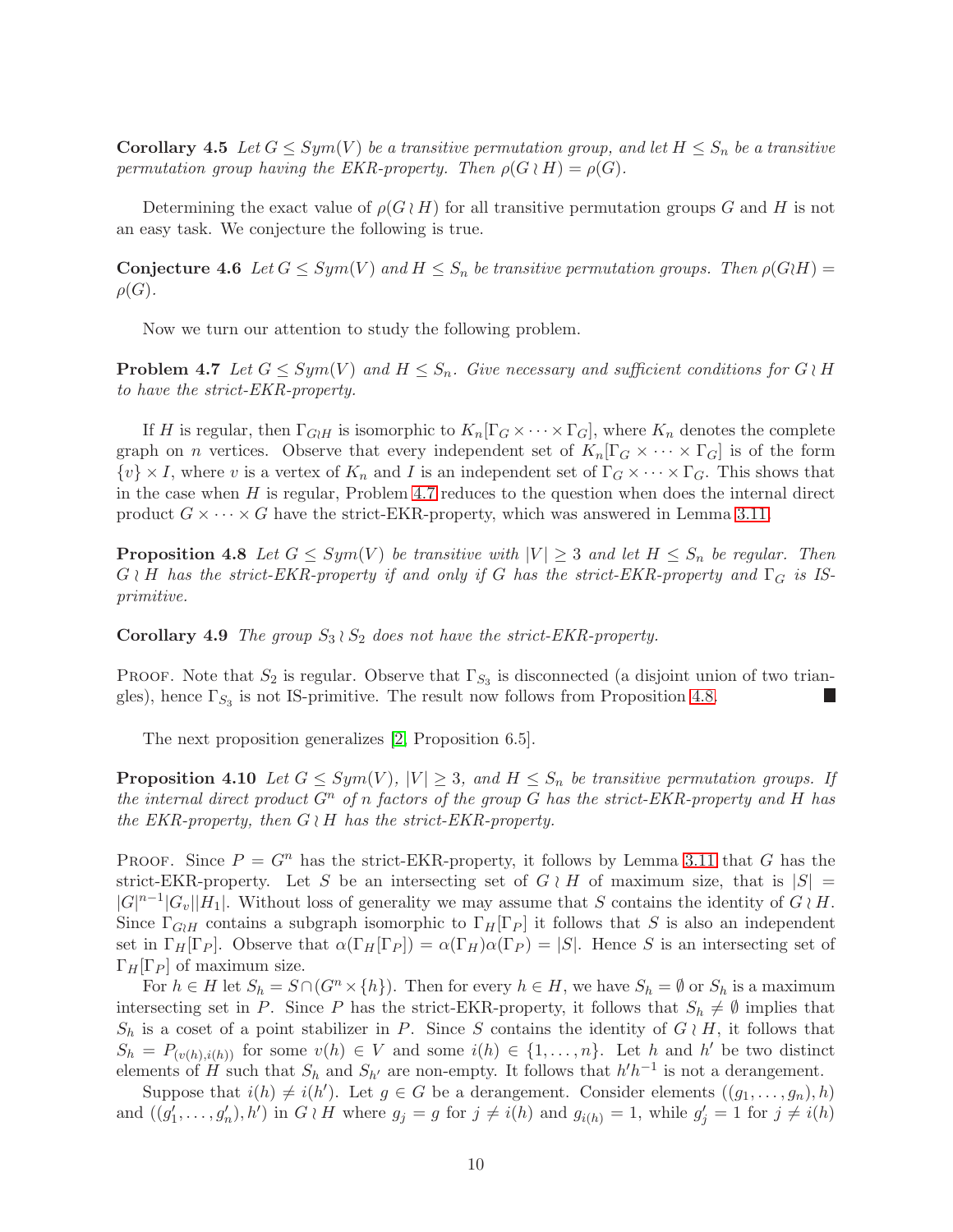and  $g'_{i(h)} = g$ . Observe that  $g'_j g_j^{-1}$  is a derangement for each  $j \in \{1, ..., n\}$  hence  $((g_1, ..., g_n), h)$ and  $((g'_1, \ldots, g'_n), h')$  are adjacent in  $\Gamma_{G \wr H}$  which contradicts the fact that they are both contained in S. Consequently,  $i(h) = i(h')$ .

To simplify the notation, let  $i(h) = i(h') = k$ . Suppose that  $P_{(v(h),k)} \neq P_{(v(h'),k)}$ , that is,  $G_{v(h)} \neq G_{v(h')}$ . Choose  $f \in G_{v(h)}$  and  $f' \in G_{v(h')}$  in such a way that  $f'f^{-1}$  is a derangement. Such elements always exist for otherwise  $G_{v(h)} \cup G_{v(h')}$  would be an independent set in  $\Gamma_G$  of size greater than the size of a point stabilizer. Consider elements  $((g_1, \ldots, g_n), h)$  and  $((g'_1, \ldots, g'_n), h')$ in  $G \wr H$  where  $g_j = g$  for  $j \neq k$  and  $g_k = f$ , while  $g'_j = 1$  for  $i \neq k$  and  $g'_k = f'$ . As in the previous paragraph it follows that  $((g_1, \ldots, g_n), h)$  and  $((g'_1, \ldots, g'_n), h')$  are adjacent in  $\Gamma_{G \wr H}$ , contradicting the fact that they are both contained in S, an independent set in  $\Gamma_{G\wr H}$ . This shows that  $P_{(v(h),k)} = P_{(v(h'),k)}$ . Let  $w = v(h)$ . It follows that  $S = P_{(w,k)} \times S_H$  where  $S_H$  is a maximum intersecting set in H. Since H has the EKR-property, it follows that  $|S_H| = |H_k|$ . Since S contains the identity of  $G \wr H$ , it follows that  $1_H \in S_H$ .

Suppose that  $S_H \neq H_k$ . Then there exist  $h, h' \in S_H$  such that  $h(k) \neq h'(k)$ . Namely, if that was not the case we would have that  $h^{-1}h'(k) = k$  for every  $h, h' \in S_H$ . Then by taking  $h' = 1_H$ we would have  $h(k) = k$  for every  $h \in H_j$  implying that  $S_H = H_k$ , contrary to the assumption that  $S_H \neq H_k$ . Let us now consider elements  $((g_1, \ldots, g_n), h)$  and  $((g'_1, \ldots, g'_n), h')$  in  $G \nmid H$  where  $g_j = g$  for  $j \neq k$  and  $g_k = 1$ , while  $g'_j = 1$  for all  $i \in \{1, ..., n\}$ . As in the previous paragraph it follows that  $((g_1, \ldots, g_n), h)$  and  $((g'_1, \ldots, g'_n), h')$  are adjacent in  $\Gamma_{G \nmid H}$ , contradicting the fact that they both belong to S. This shows that  $S_H = H_k$ , and so S is the stabilizer of the point  $(w, k)$ , completing the proof of Proposition [4.10.](#page-9-0) L.

<span id="page-10-0"></span>**Remark 4.11** [\[2,](#page-12-15) Proposition 6.5], which claims that groups  $S_m \wr S_n$  ( $m, n \geq 1$ ) have the strict-EKR-property, is wrong, as Corollary [4.9](#page-9-3) shows that  $S_3 \wr S_2$  does not have the strict-EKR-property. The proof of [\[2,](#page-12-15) Proposition 6.5] uses the result that internal direct product  $S_m \times S_m \times \cdots \times S_m$ has the strict-EKR-property. However, this is not true for  $m \in \{2,3\}$  hence the proof of [\[2,](#page-12-15) Proposition 6.5] is correct only for  $m \geq 4$ .

We now investigate when is it that the group  $S_m \wr S_n$  has the strict-EKR-property. As explained in Remark [4.11,](#page-10-0) one only needs to consider the cases  $m \in \{2,3\}$ . We will need the following two lemmas. Observe that  $S_n$  has the strict-EKR-property and admits an element fixing exactly one point.

<span id="page-10-1"></span>**Lemma 4.12** Let  $H \leq S_n$  be a transitive permutation group having the strict-EKR-property admitting an element fixing exactly one point. Then the group  $S_2 \nmid H$  has the strict-EKR-property.

PROOF. Since H has the strict-EKR-property, it follows from Corollary [4.5](#page-8-3) that  $S_2 \nmid H$  has the EKR-property. Let I be a maximum intersecting set in  $S_2 \wr H$  containing the identity. As  $S_2 \wr H$  has the EKR-property, we get that |I| is equal to the order of the stabilizer of  $(1, 1)$  in  $S_2 \wr H$ , which is further equal to  $2^{n-1}|H|/n$  by the Orbit-stabilizer lemma. For  $h \in H$  let  $I_h = I \cap (S_2^n \times \{h\})$  and observe that  $|I_h| \leq 2^{n-1}$ . Let  $I_H = \{h \in H \mid I_h \neq \emptyset\}$  and observe that  $I_H$  is an intersecting set in H. As H has the strict-EKR-propery, we have that  $|I_H| \leq |H_1| = |H|/n$  by the Orbit-stabilizer lemma. Therefore, we have that

$$
\frac{2^{n-1}|H|}{n} = |I| = \sum_{h \in I_H} |I_h| \le |I_H| 2^{n-1} \le \frac{2^{n-1}|H|}{n}.
$$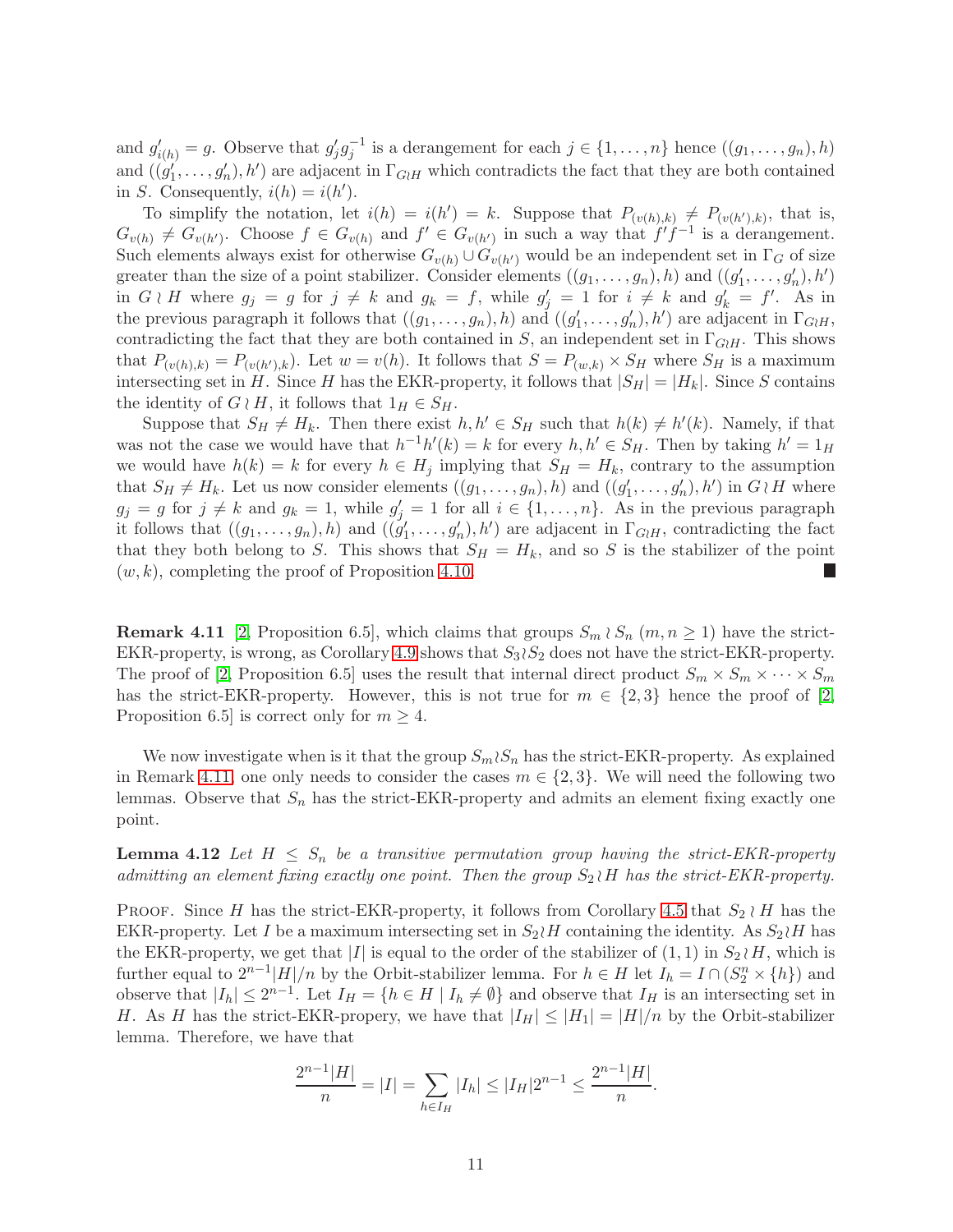This shows that  $|I_h| = 2^{n-1}$  for each  $h \in I_H$  and that  $|I_H| = |H|/n$ , and so  $I_H$  is an intersecting set in H of maximum size. Hence  $I_H$  is a stabilizer of a point. Without loss of generality, we assume that  $I_H$  is the stabilizer of 1 in H.

Let  $d \in I_H$  be such that  $fix(d) = \{1\}$  (such an element exists by the assumption on H). Since the identity is contained in the intersecting set I, and  $|I_d| = 2^{n-1}$ , it follows that  $I_d =$  $({1} \times S_2 \times \cdots \times S_2) \times {d}.$ 

Suppose now that there exists  $\mathbf{g} = ((g_1, \ldots, g_n), h) \in I$  with  $g_1 \neq 1$ . Let  $\mathbf{g}' = ((1, g'_2, \ldots, g'_n), d)$ where  $g'_i = g_i t$  with  $t = (1\,2) \in S_2$ . Observe that **g** and **g'** both belong to I, which contradicts the fact that they are adjacent in  $\Gamma_{S_2\wr H}$ . This shows that for each  $h \in I_H$  we have that  $I_h = (\{1\} \times S_2 \times \cdots \times S_2) \times \{h\}$  and we conclude that  $I = (\{1\} \times S_2 \times \cdots \times S_2) \times I_H$ . Hence I is the stabilizer of the point  $(1, 1)$ . L

<span id="page-11-1"></span>**Lemma 4.13** Let  $H \leq S_n$  be a transitive permutation group having the strict-EKR-property admitting an element fixing exactly one point, and let  $n \geq 3$ . Then the group  $S_3 \nmid H$  has the strict-EKR-property.

PROOF. Since H has the strict-EKR-property, it follows from Corollary [4.5](#page-8-3) that  $S_3 \wr H$  has the EKR-property. Let I be a maximum intersecting set in  $S_3 \nmid H$  containing the identity. For  $h \in H$ let  $I_h = I \cap (S_3^n \times \{h\})$  and let  $I_H = \{h \in H \mid I_h \neq \emptyset\}$ . Similarly as in the proof of Lemma [4.12](#page-10-1) we get that  $|I_h| = 2 \cdot 6^{n-1}$  for every  $h \in I_H$  and that  $I_H$  is a stabilizer of a point. Without loss of generality, we may assume that  $I_H$  is the stabilizer of 1 in  $H$ .

By the assumption on H there exists  $d \in I_H$  such that  $fix(d) = \{1\}$ . It follows that for every  $(g_1, \ldots, g_n), d) \in I$  we have that  $g_1$  fixes a point. Moreover, if  $g_1 \neq 1$ , then every element in  $I_d$ has the first coordinate equal to 1 or  $g_1$ , as otherwise we would obtain two adjacent elements of  $I_d$ . Observe that not every element in  $I_d$  has the first coordinate equal to 1, as then we would have  $|I_d| \leq 6^{n-1}$ . Let  $f \in S_3 \setminus \{1\}$  be a non-derangement that appears as the first coordinate of some element from  $I_d$ . Then  $I_d = (\{1, f\} \times S_3 \times \cdots \times S_3) \times \{d\}.$ 

Suppose that there exists  $\mathbf{g} = ((g_1, \ldots, g_n), h) \in I$  with  $g_1 \notin \{1, f\}$ . Further, let  $\mathbf{g}' =$  $((g'_1, g'_2, \ldots, g'_n), d) \in I_d$  where  $g'_1 = 1$  if  $g_1 \in \{(1\,2\,3), (1\,3\,2)\}\$  and  $g'_1 = f$  otherwise, while  $g_i' = g_i(1\,2\,3)$  for  $i \neq 1$ . Observe that **g** and **g**' both belong to I, contradicting the fact that they are adjacent in  $\Gamma_{S_3 \wr H}$ . This shows that for each  $h \in I_H$  we have  $I_h = (\{1, f\} \times S_3 \times \cdots \times S_3) \times \{h\}.$ We conclude that  $I = (\{1, f\} \times S_3 \times \cdots \times S_3) \times I_H$ . Hence I is a stabilizer of the point  $(x, 1)$ , where  $fix(f) = \{x\}.$ L.

**Proposition 4.14** Let m and n be positive integers. The group  $S_m \wr S_n$  has the strict-EKRproperty if and only if  $(m, n) \neq (3, 2)$ .

PROOF. The proof follows combining Proposition [4.10,](#page-9-0) Corollary [4.9](#page-9-3) and Lemmas [4.12](#page-10-1) and [4.13.](#page-11-1)

# <span id="page-11-0"></span>References

[1] B. Ahmadi, K. Meagher, A new proof for the Erdős-Ko-Rado theorem for the alternating group, *Discrete Math.* **324** (2014), 28-40.